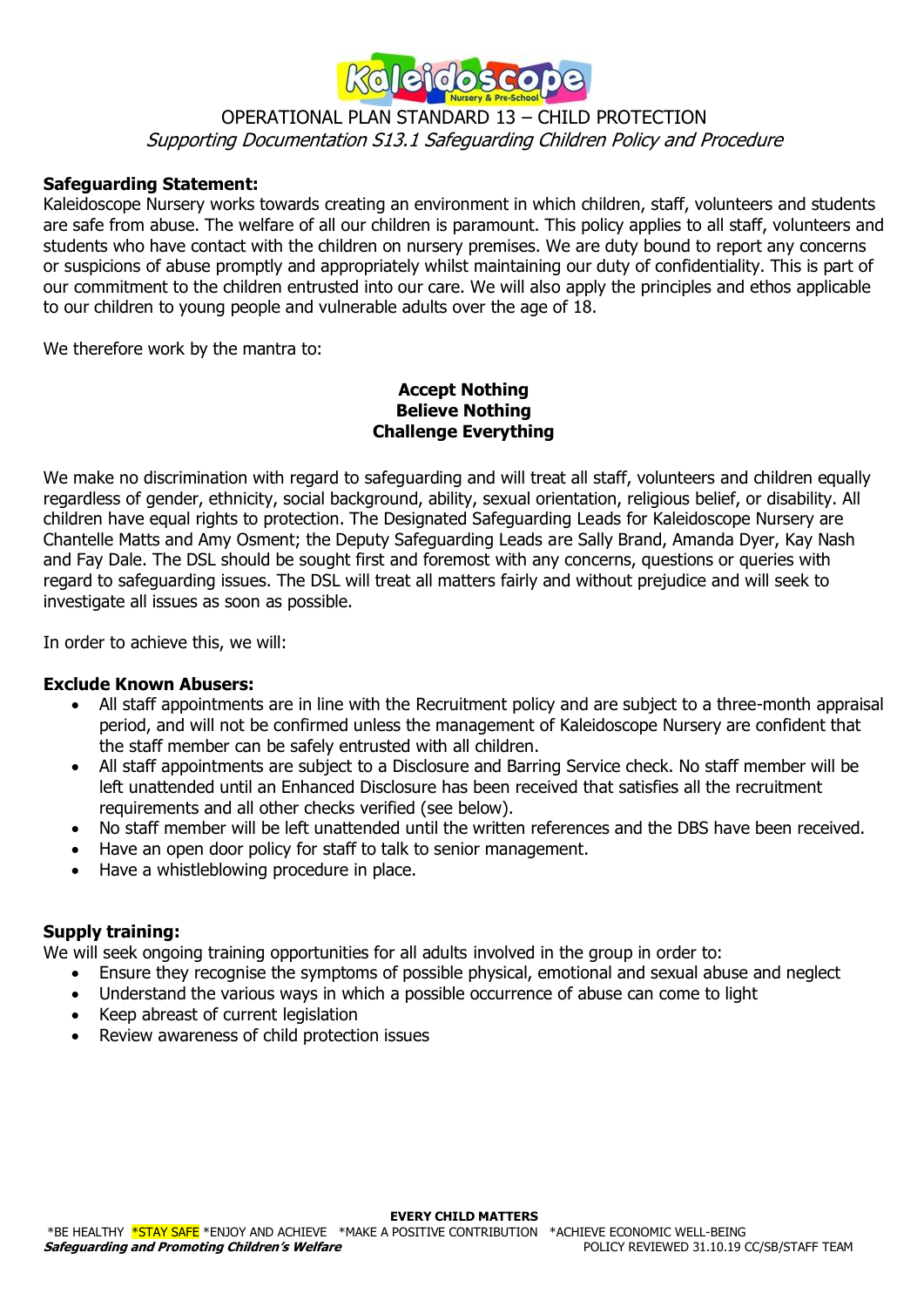

## **National and International Legislation:**

- The Children Act 1989 legislates for children in England and Wales to ensure the welfare and developmental needs of children are met, including their need to be protected from harm. Only social services/social work departments/health boards, the police and the NSPCC have the legal right and responsibility to investigate concerns about child abuse.
- The Children Act 2004 legislates for children in England and Wales. It focuses on five key outcomes of wellbeing for children: being healthy, staying safe, enjoying and achieving, making a positive contribution and achieving economic wellbeing.
- Every Child Matters: Change for Children which sets out the national framework in England to promote cooperation between agencies.
- Human Rights Act 1998 and the United Nations Convention on the Rights of the Child: identifies the rights of the adults and children to be protected from harm.
- Keeping Children Safe in Education (revised for September 2018) statutory guidance for schools and colleges from the Department for Education
- Prevent Duty Guidance for England and Wales, alongside The Prevent Duty: for Schools and Childcare Providers on the duty of schools and other providers in the Counter-Terrorism and Security Act 2015 to have due regard to the need to prevent people from being drawn into terroism

## **Safeguarding Standards:**

Children and young people have a right to be safe and happy, and parents and carers have a right to believe that the professionals who come into contact with their children are safe. We can help to achieve this through:

- Creating safe environments
- Preventing harm to children, including impairment of children's health or development
- Protecting children from maltreatment
- Valuing children and their rights
- Listening to and respecting children
- Minimising any potential risk of harm to children with the provision of safe and effective care
- Taking action to enable all children to have the best outcomes
- Respond appropriately to any concerns about children and their welfare. Where a staff member notices something about a child's welfare where there is no specific disclosure or allegation, they should talk directly to their DSL.

## **Educate our Children:**

They are vulnerable; they need to learn how to protect themselves from all forms of abuse just as they are taught to avoid other dangers in life. We aim to reinforce the advice of not speaking to strangers and the importance of staying with their carer. We will value our children, listen to them and show them our respect. With our support, children will also be encouraged to:

- Develop a sense of autonomy and independence
- Make choices
- Find words to describe their feelings and manageable ways of expressing themselves
- Work towards resisting inappropriate approaches
- Learn that their bodies belong to them and that they have the right to say NO if someone tries to touch them or make them do something which frightens them or that they don't like
- Know that they will be listened to and that their comments will be valued and respected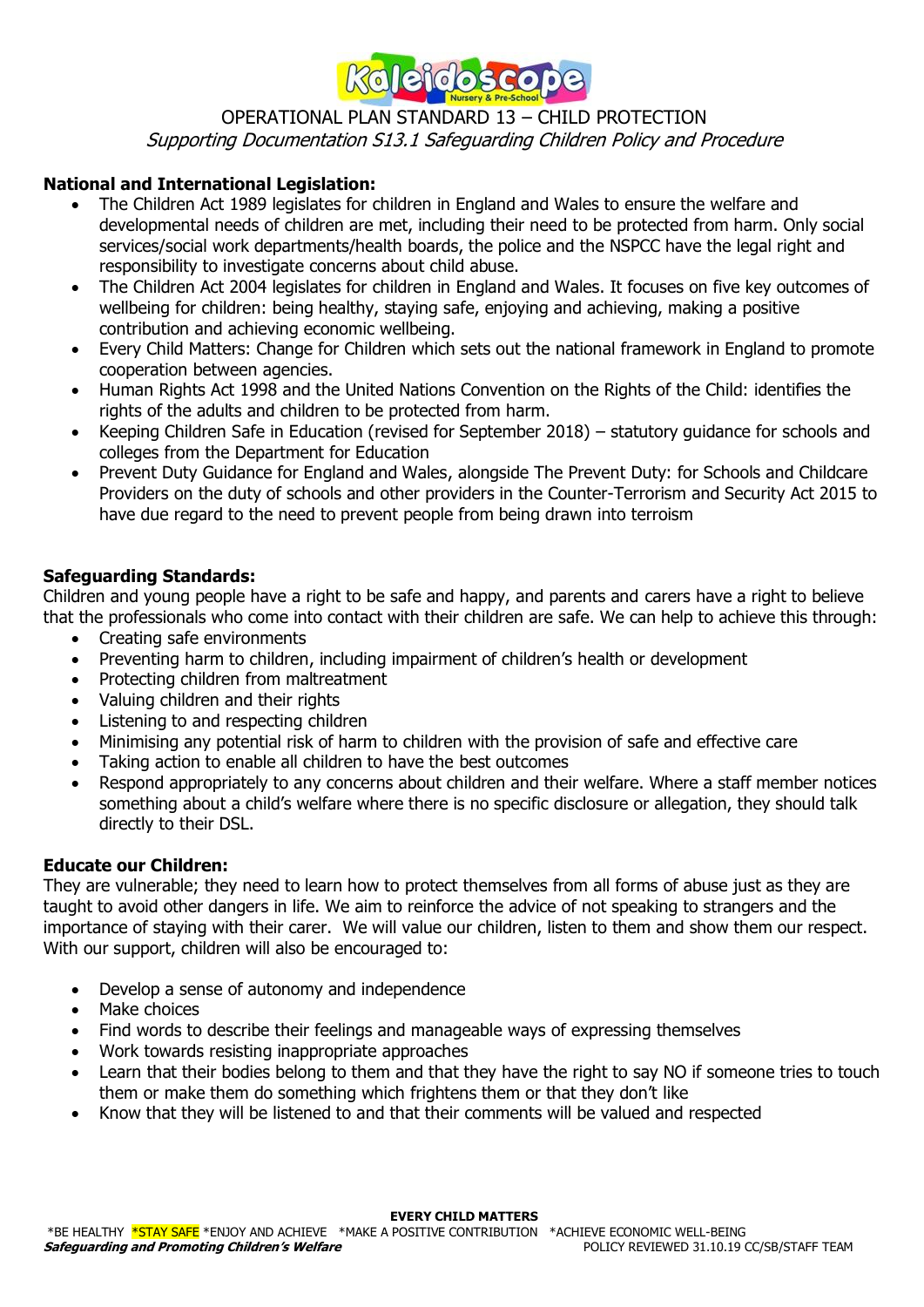

## **Prevent Abuse by means of Good Practice:**

- The layout of the Nursery allows constant supervision at all times
- Only staff members who have received their DBS can assist in toileting and nappy changing
- Adults will not be left alone for long periods with individual children
- Staff are supportive of each other in difficult situations
- On admission to nursery at the beginning of every session, staff will be alert to any visible cuts/bruises etc. If any are seen, a Parent Handover will be sought and parents will be asked to complete the form to say when, where and how the accident occurred. These forms will be retained in the office for future reference. A log will be kept on Abacus to highlight any children who attends nursery with repeated incidents occurring at home.
- Rigorous Risk Assessments in place for outings, services provided, activities and the environment within the children are looked after.
- No Ipads, phones or other recording devices to be in use in bathrooms or corridors

## **Safeguarding action may be needed to protect children and learners from:**

- neglect
- physical, sexual or emotional abuse
- bullying, including online bullying and prejudice-based bullying
- racist, disability, homophobic or transphobic abuse
- gender-based violence, or violence against women and girls
- peer-on-peer abuse
- radicalisation or extremist behaviour
- child sexual exploitation and trafficking
- child criminal exploitation and county lines
- the impact of new technology on sexual behaviour, for example 'sexting' and accessing pornography
- teenage relationship abuse
- substance misuse
- issues that may be specific to a local area or population, for example gang activity and youth violence
- domestic violence
- female genital mutilation
- forced marriage
- fabricated or induced illness
- poor parenting
- homelessness
- so-called honour-based violence
- any other issues that pose a risk to children, learners and vulnerable adults

## **Safeguarding also relates to broader aspects of care and education, including:**

- children's and learners' health and safety and well-being, including their mental health
- meeting the needs of children who have special educational needs or disabilities
- the use of reasonable force
- meeting the needs of children and learners with medical conditions
- providing first aid
- educational visits
- intimate care and emotional well-being
- online safety and associated issues, bearing in mind the influence of parents, carers and older siblings
- appropriate arrangements to ensure children's and learners' security, taking into account the local context

#### **EVERY CHILD MATTERS**

ERE HEALTHY <mark>\*STAY SAFE</mark> \*ENJOY AND ACHIEVE \*MAKE A POSITIVE CONTRIBUTION \*ACHIEVE ECONOMIC WELL-BEING \*&<br>POLICY REVIEWED 31.10.19 CC/SB/STAFF TEAM **Safeguarding and Promoting Children's Welfare**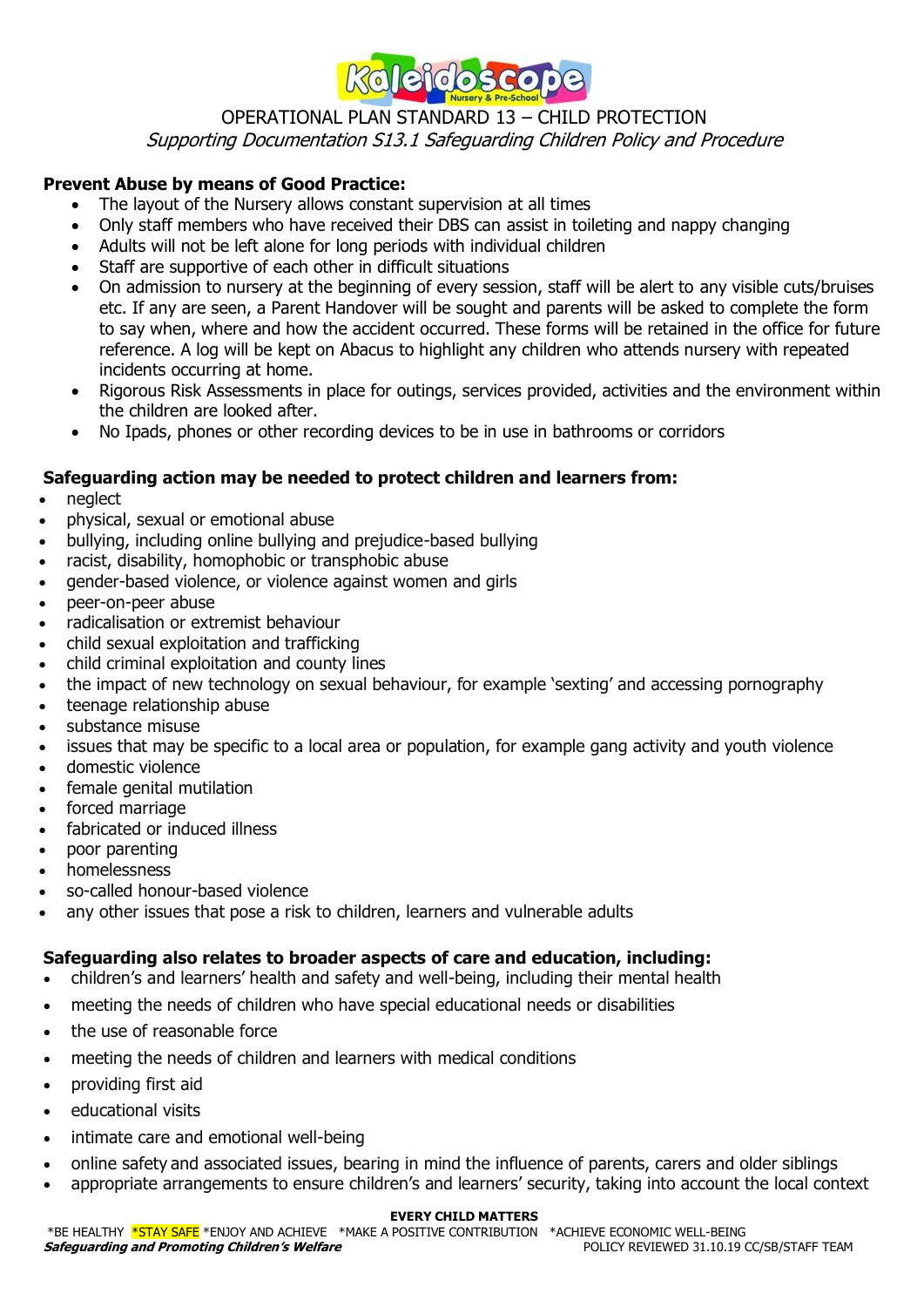

## **Confidentiality:**

We will not discuss our concerns with anyone other than those staff members necessarily involved, the Police and the Childcare Duty Officer either during the allegations process or thereafter. The protection of the child is our most important consideration.

## **Support Families and Staff:**

- Kaleidoscope Nursery will take every step necessary to build up trusting and supportive relationships between families and staff in the group
- Where abuse at home is suspected, the Nursery will continue to welcome the child and family while investigations proceed
- Confidential records kept on a child will be shared with parents in accordance with the Children Act 1989 and GDPR 2018
- With the proviso that the care and safety of the child must always be paramount, the Nursery will do all in its power to support and work with the child's family
- During and following an incident or allegation of abuse or a complaint, Kaleidoscope Nursery will provide the necessary support and ongoing supervision to its staff members and volunteers
- Provide conference room for confidential meetings

## **Allegations and Safeguarding Against Staff, Volunteers and Young People:**

All staff, volunteers and young people must also be safeguarded. Where there is the possibility of abuse to a member of staff, volunteer or young person by another member of staff or volunteer, they must speak to a member of the management team. In this circumstance, they do not need to wait for a Supervision meeting, but rather use the Open Door policy and speak to a member of the Management team as soon as possible.

The named persons are Chantelle Matts and Amy Osment. The Deputy Safeguarding Leads are Sally Brand and Amanda Dyer. Third tier Safeguarding Leads are Fay Dale and Kay Nash. Safeguarding concerns should go first to the DSL. Where a DSL or other named Safeguarding Lead is involved in the allegation, then an alternative Safeguarding Lead should be chosen. If further guidance is needed, then they should call the Multi-Agency Safeguarding Hub on 01202 228866. All allegations against people who work with children are investigated, monitored and recorded in line with Appendix 5 of 'Working Together to Safeguard Children 2010'.

#### **Dorset:**

The LADO (Local Authority Designated Officer) is **Patrick Crawford**. **DSCB (Dorset Safeguarding Children Board)** – 01305 221196 **Dorset Children's Social Care Team** – 01305 221450; **Email** - westdistrictchildcare@dorsetcouncil.gov.uk **Pan-Dorset MASH** – 01202 228866; **Email** - [MASH@dorsetcc.gov.uk](mailto:MASH@dorsetcc.gov.uk) **Professionals-Only Advice Line –** 01305 228558 **Somerset: Early Help Advice Hub (Somerset)** – 01823 355803; **Email** - childrens@somerset.gov.uk **Children's Social Care** – 0300 123 2224 **OFSTED Concerns:** 0300 123 4666